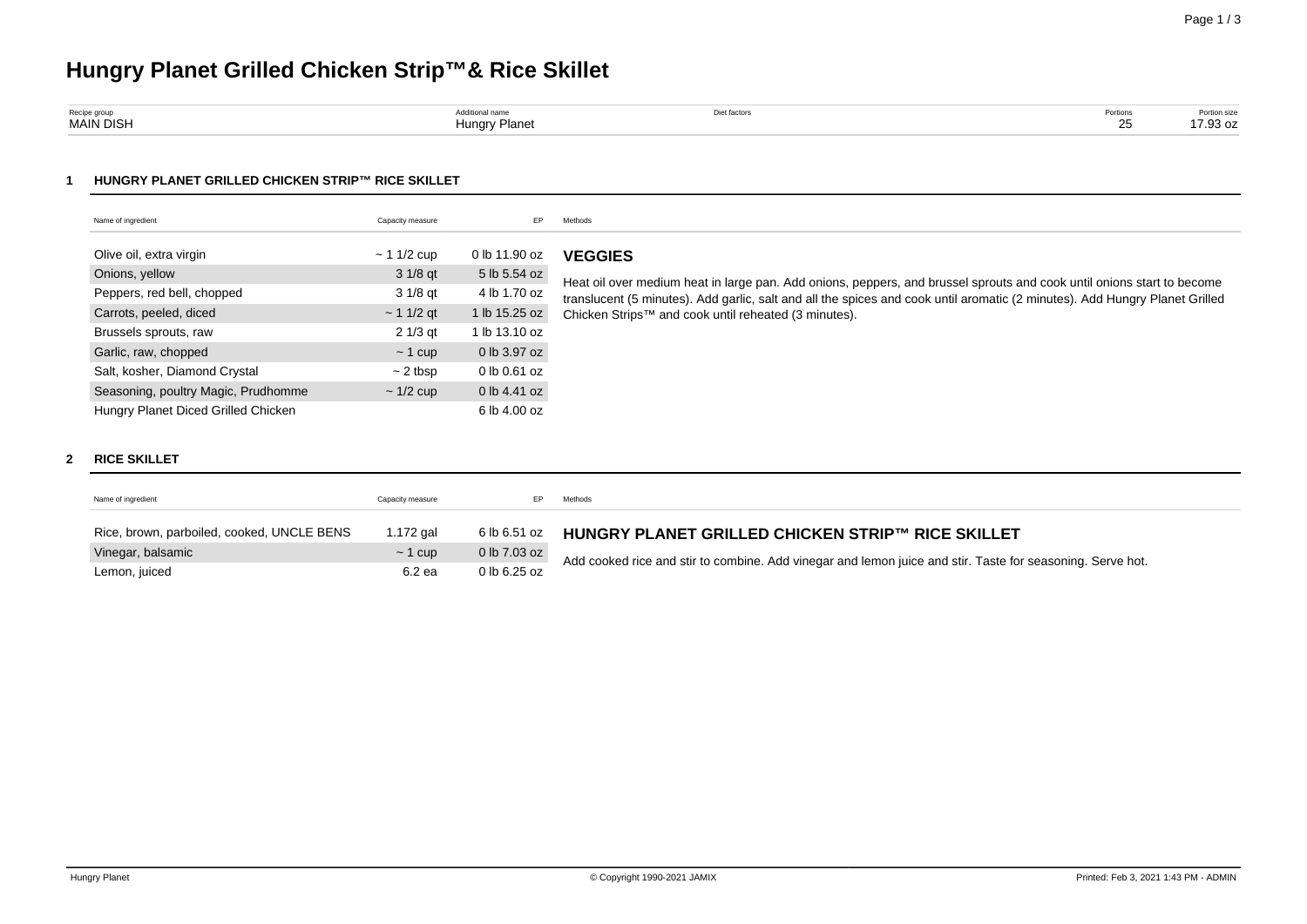# **RECIPE IMAGES**





# **ALLERGENS**